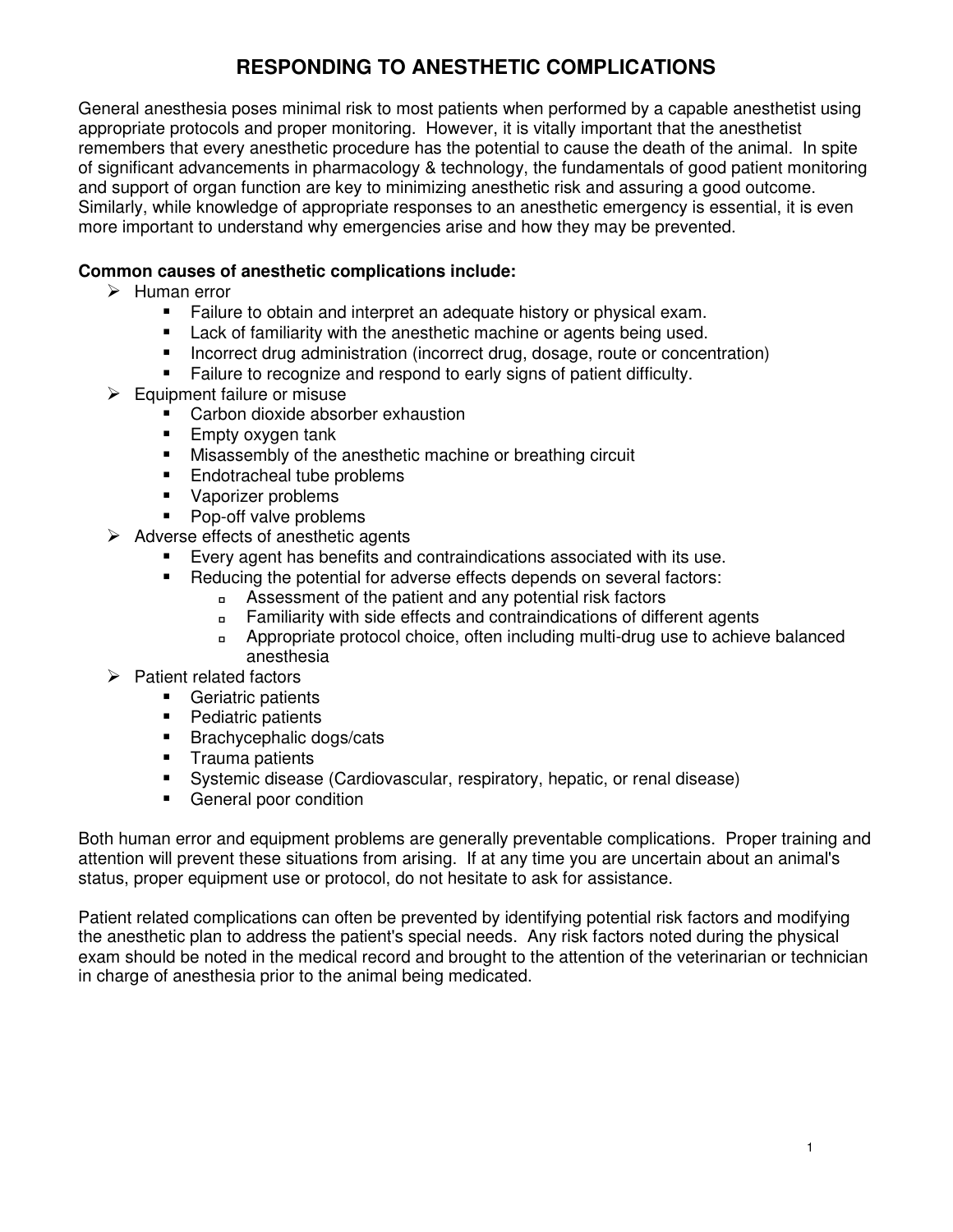# **RESPONDING TO PROBLEMS DURING ANESTHESIA**

## **Animal will not stay anesthetized**

- - Check patient respiration. Prolonged breath-holding or rapid, shallow respiration may lead to arousal as vaporized anesthetic is not entering the lungs. It may be necessary to periodically bag the animal with  $O<sub>2</sub>$  /isoflurane until adequate anesthetic depth is achieved.
- **The State of the Communist Communist Communist Communist Communist Communist Communist Communist Communist Communist Communist Communist Communist Communist Communist Communist Communist Communist Communist Communist Comm** and appropriate cuff inflation. Check vaporizer, oxygen flow settings and level of anesthetic in the vaporizer.
- $\blacksquare$  Check anesthetic machine setup. Follow the flow of O<sub>2</sub>/isoflurane through the machine and to the patient, checking each tube and connection.
- -If you are unable to readily determine the cause-alert a supervisor!

## **Excessive anesthetic depth**

- - Signs include: RR < 8 bpm and/or shallow respiration; mucous membranes pale or cyanotic; CRT  $>$  2 seconds; HR  $<$  60 bpm in a dog or 100 bpm in a cat; hypothermia; flaccid muscle tone. These signs must be interpreted in light of all available information.
- - Excessive anesthetic depth is usually a result of a vaporizer setting or drug dose that is too high for the patient. Occasionally the animal may have a pre-existing condition that increases their susceptibility to anesthetic overdose.
- - If you are concerned that your patient is too deeply anesthetized, turn the vaporizer setting down or completely off and alert a supervisor.

#### **Pale mucous membranes**

- - May result from preexisting anemia, blood loss, anesthetic agents which result in vasodilation and hypotension, hypothermia or pain.
- **Assess anesthetic depth and other vital signs and alert a supervising veterinarian or RVT.**

## **Prolonged capillary refill time ( > 2 seconds)**

- -Suggests that blood pressure is inadequate to perfuse peripheral tissues.
- - Hypotension is one of the most common anesthetic complications and should be suspected in any animal with a prolonged CRT. Pulse and blood pressure should be evaluated. A systolic BP < 80 mmHg indicates hypotension and poor perfusion.
- - If pulse or blood pressure is abnormal, the anesthetist should alert a supervisor and closely observe the animal for other signs of shock.

## **Dyspnea and/or cyanosis**

- - Dyspnea indicates an inability to obtain sufficient oxygen using normal respiratory effort. Cyanosis indicates inadequate tissue oxygenation.
- **Any patient showing signs of dyspnea or cyanosis should be brought to the attention of a** supervisor **immediately**.
- - The most common causes of respiratory distress during anesthesia include:
	- Equipment problems (empty oxygen tank, flowmeter turned off, damaged circuit)
	- Airway obstruction (ET tube blockage, laryngospasm, aspiration) or respiratory disease (pleural effusion, pulmonary edema, diaphragmatic hernia, etc)
	- Excessive anesthetic depth such that vital functions are compromised.
- $\blacksquare$  Check SpO<sub>2</sub> reading.
- -Quickly evaluate other vital signs and anesthetic depth and equipment setup.
- - Once oxygen delivery to the patient and patent airway has been confirmed, turn the vaporizer off and ventilate with 100% oxygen until mucous membrane color and  $SpO<sub>2</sub>$ readings return to normal.
- -Monitor closely during resuscitative efforts to ensure cardiac arrest does not occur.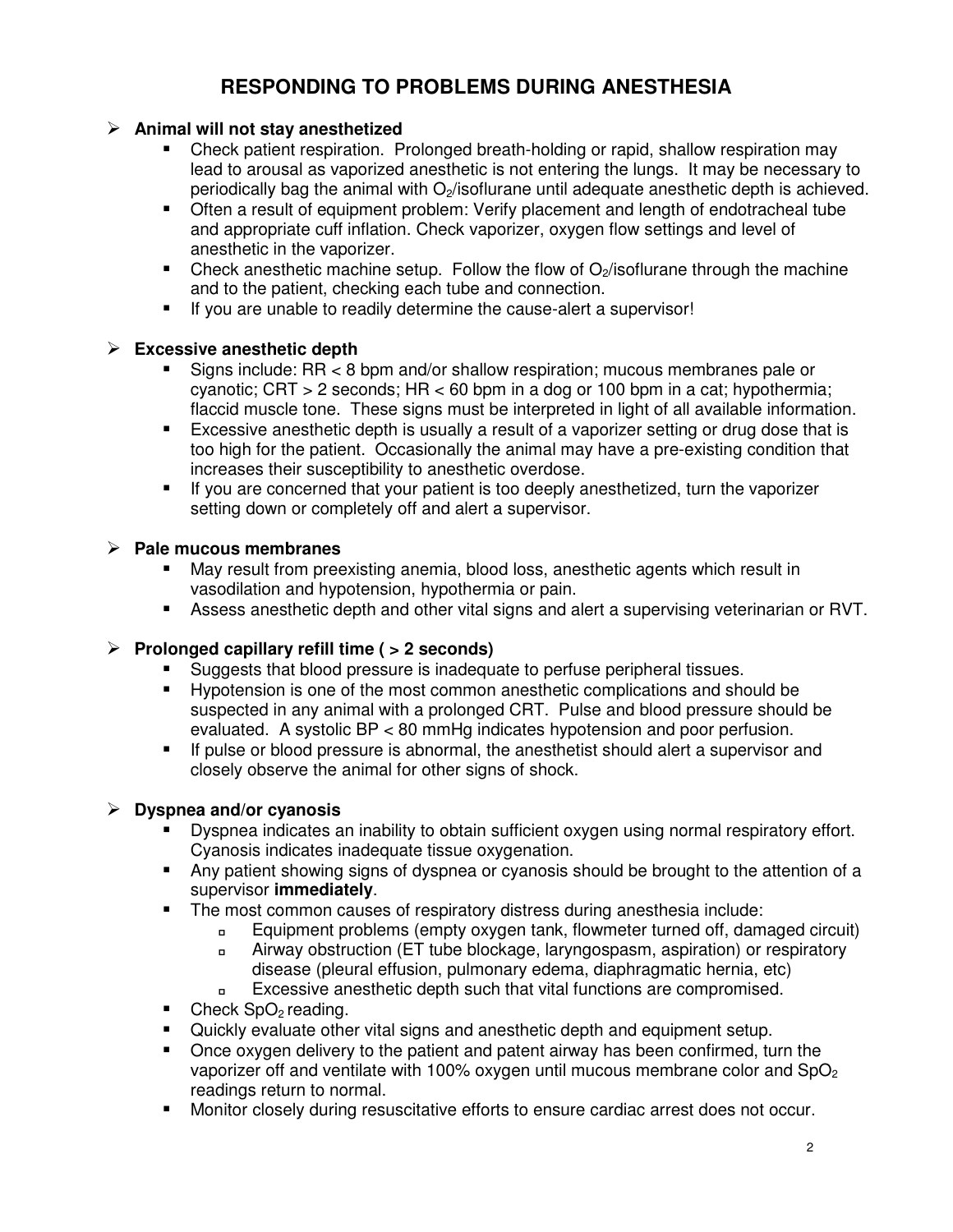## **Tachypnea**

- -Must be differentiated from dyspnea in which respiratory distress is present.
- -Evaluate other vitals and anesthetic depth.
- - In combination with tachycardia and increased muscle tone or spontaneous movement may indicate inadequate anesthetic depth.
- $\blacksquare$  Can also be seen in deep anesthesia as a result of low blood oxygen and high CO<sub>2</sub> levels or in response to hypotension.
- -Check CO<sub>2</sub> absorber crystals to rule out hypercapnia.
- - If all other vitals and anesthetic depth are within acceptable limits, continue to monitorcondition will generally correct itself in 1-2 minutes.
- -If tachypnea continues or other parameters are abnormal, alert a supervisor.

# **Bradycardia (HR < 80 bpm (K9) or 100 bpm (FL) )**

- -Common causes include increased vagal tone and inhalant anesthetic overdose
- -Evaluate other vital signs and anesthetic depth.
- - If excessive anesthetic depth is indicated, reduce vaporizer setting and continue to monitor all parameters closely.
- -If heart rate remains below 80 bpm in a dog or 100 bpm in a cat, alert a supervisor.

## **Tachycardia (HR > 160 bpm (K9) or 200 bpm (FL) )**

- - Causes include light anesthesia, drug induced tachycardia (as a result atropine or glycopyrrolate administration), preexisting conditions and hypotension.
- - An elevated heart rate is a common response to surgical stimulation and does not necessarily indicate that the patient is too light unless accompanied by increased respiratory rate, active reflexes or spontaneous movement.
- -Evaluate other vital signs and anesthetic depth.
- -If insufficient anesthetic depth, increase vaporizer setting.
- - If anesthetic depth is sufficient, the blood pressure should be monitored as an increased heart rate can often be seen as a result of hypotension. A systolic BP < 80 mmHg indicates hypotension which must be addressed.

## **Hypotension (systolic BP < 80 mmHg, MAP < 65 mmHg)**

- - Normal arterial blood pressure is approximately 120/80 mmHg, with the normal mean arterial pressure between 70-90 mmHg.
- -Systolic pressure < 80 mmHg indicates inadequate perfusion and must be addressed.
- - The most common cause of hypotension is excessive anesthetic depth. Most anesthetic drugs produce cardiovascular depression, which tends to decrease blood pressure. In most cases this depression is in a dose dependent manner.
- - Isoflurane can induce profound hypotension and is the most common cause we see for low blood pressure. If pressure readings are low, turning the anesthetic concentration down may result in rapid improvement.
- - Other causes include hypovolemia due to intra-operative bleeding or pre-operative dehydration, hypothermia, hypoxia or decreased surgical stimulation.
- -Evaluate other vital signs and anesthetic depth and reduce vaporizer setting.
- -If hypotension persists, alert a supervisor immediately.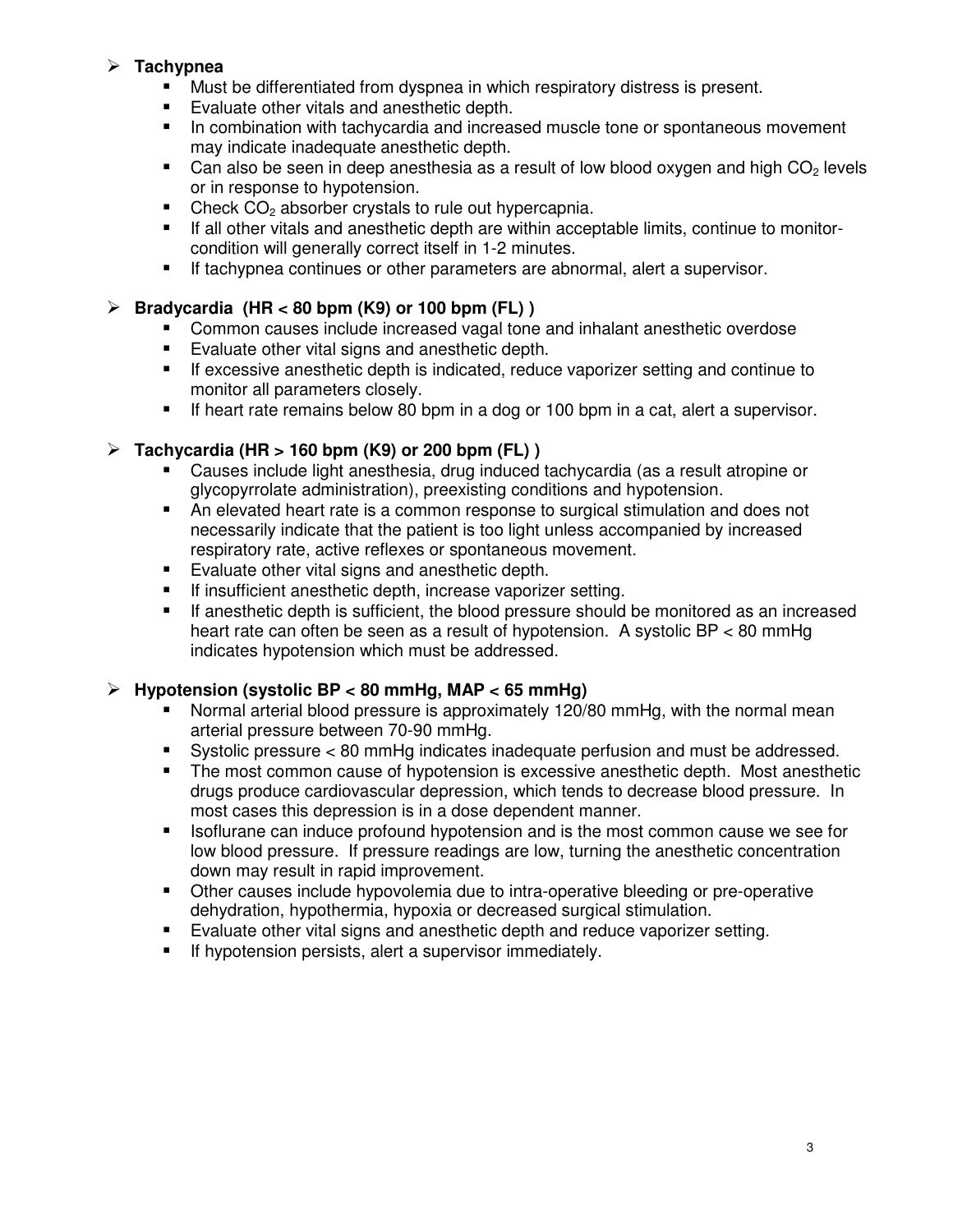## **Respiratory arrest**

- - Brief periods of apnea may be seen as a result of IV anesthetic administration or after prolonged bagging with 100% oxygen (due to decreased blood  $CO<sub>2</sub>$  levels)
- - If the patient is not breathing spontaneously, TURN OFF THE VAPORIZER, alert a supervisor, and then quickly evaluate other vital signs and anesthetic depth.
- -If heart rate/rhythm, mucous membrane color and  $SpO<sub>2</sub>$  are normal, the patient does not generally require immediate treatment. Occasional breaths of oxygen (1 every 30 seconds) should be administered to prevent hypoxia, however, premature bagging can extend the period of apnea by reducing  $CO<sub>2</sub>$  levels, which act as the stimulus for the patient to resume breathing. Closely monitor the heart rate, mucous membrane color and  $SpO<sub>2</sub>$  for 1 to 2 minutes before assuming that a serious problem exists.
- - True respiratory arrest may result from anesthetic overdose, lack of oxygen flow or preexisting disease and requires immediate action. In this case, other vital signs are often abnormal and  $SpO<sub>2</sub>$  values rapidly fall below 90%.
- - If respiratory arrest occurs, a supervisor will take over. However, you should be aware of the treatment procedure and prepared to assist as necessary.

## **Cardiac arrest**

- - If you cannot hear a heartbeat or see respirations--TURN OFF THE VAPORIZER and call for help! It is better to have a false alarm than a dead patient.
- - If the animal is breathing, she must have a heartbeat. (The reverse is not necessarily true though!) If your patient is breathing spontaneously and you cannot hear the heart, readjust your esophageal stethoscope, listen with your regular stethoscope and feel for a pulse. If you are not able to hear a heartbeat, call for help!
- - In an arrest, a supervisor will take over. Your job is to monitor carefully and keep notes on what is being done/drugs being administered, etc. The staff member running the code will tell you what to do, if anything. Otherwise, stay out of the way, and ask questions later.
- - You should have a basic understanding of the CPR techniques outlined and be able to follow instructions to assist in resuscitative efforts as needed

# **HANDLING CARDIAC ARREST**

In the event of an arrest, a supervisor will take over. Your job is to monitor carefully and keep notes as to what is being done/drugs being administered, etc. You should have a basic understanding of the CPR techniques outlined here and be able to follow instructions to assist in resuscitative efforts as needed

## **Warning signs of impending cardiac arrest**

- -Hypotension, weak pulses, increasingly irregular pulses
- -Hypothermia
- -Cyanosis
- -Decreasing respiratory rate and depth
- -Sudden unexplained deepening under anesthesia

# **Diagnosis of cardiac arrest :**

- -Absence of a pulse or audible heart beat.
- -Apnea or agonal gasping
- -Loss of palpebral and corneal reflexes.
- -Eyes are fixed, wide open.
- -Pupils are dilated and unresponsive to light.
- - ECG can be normal when heart is not contracting. Fibrillation or asystole  $=$  no heart beat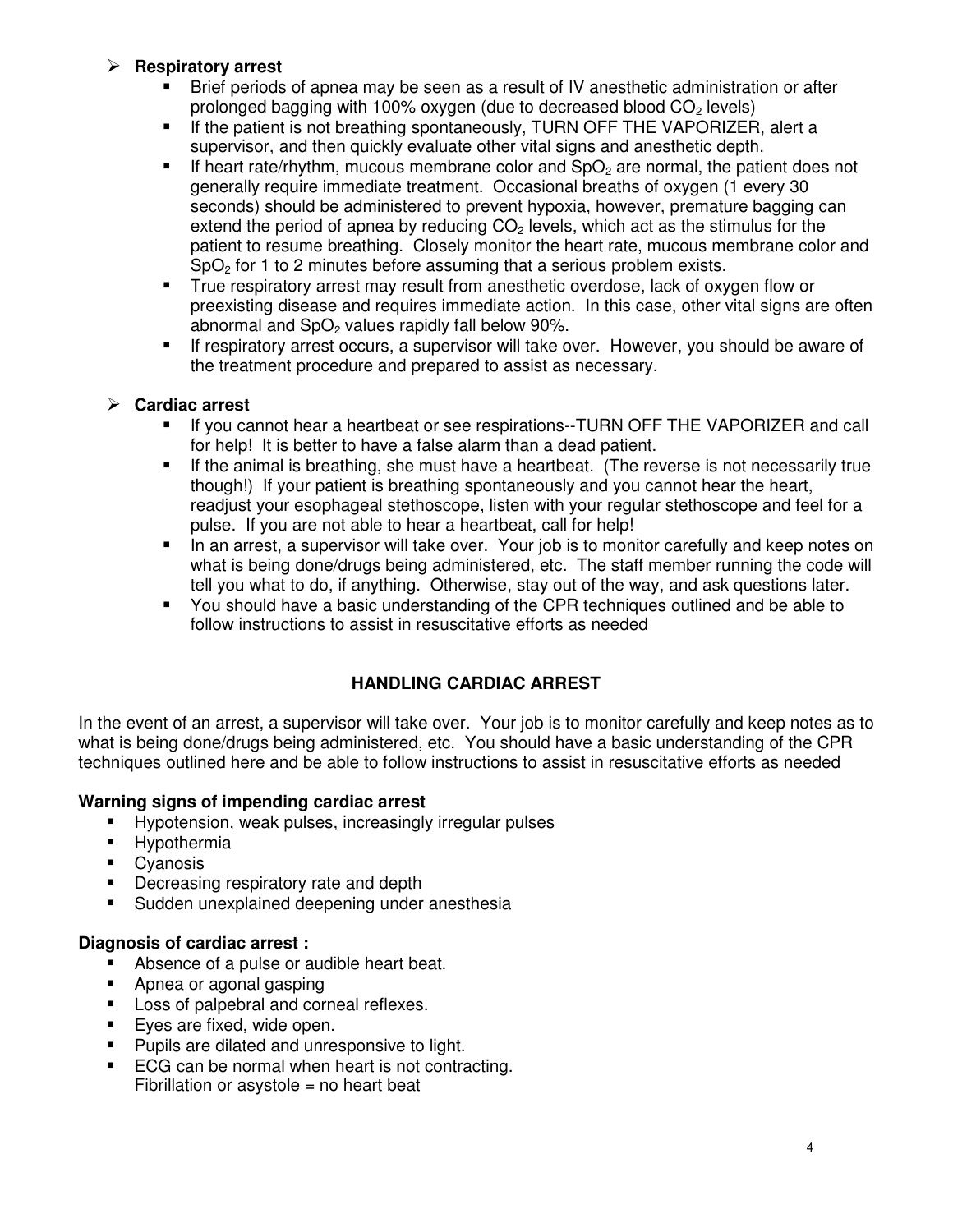## **Cardiopulmonary Resuscitation-Response Protocol**

The goal of CPR is to deliver oxygen to the lungs by artificial ventilation, and then transport the oxygen to body tissues by external cardiac compression. Support is best administered by a team of 3 - 5 people performing the following tasks under the direction of the lead veterinarian:

- 1. Airway management/breathing
- 2. Cardiac compression
- 3. Venous access
- 4. Drug administration
- 5. Monitoring vitals and recording events

## **THE ABC'S OF BASIC CARDIAC LIFE SUPPORT**

The essential steps in responding to a cardiac arrest can be summarized with the mnemonic ABCDE (Airway, Breathing, Circulation, Drugs, Evaluation)

## **Airway (A)**

- -Check for patent airway by bagging the patient and observing the chest rising.
- $\blacksquare$ Intubate / reintubate if necessary.

## **Breathing (B)**

- -Check to see if patient is breathing.
- -Administer 2 long breaths, check for spontaneous breathing/pulse
- If not breathing, ventilate with 100% oxygen at a rate of 12-20 breaths per minute (one breath every 3-5 seconds)
- $\blacksquare$  Ventilate to pressure reading of 20 cm H<sub>2</sub>O for dogs; 10 -15 cm H<sub>2</sub>O for cats, or enough to visualize chest rising.

## **Circulation (C)**

- -Check for heartbeat or pulse.
- - If no heartbeat, then begin external chest compressions at rate of 80-120 bpm (1-2 compressions per second).
	- Right lateral recumbency for small/medium dogs and cats
	- Dorsal recumbency for large dogs.
	- Hand-over-hand position standing above the patient, exert compression on the chest at the  $4<sup>th</sup>$  -  $5<sup>th</sup>$  intercostal space (where elbow meets chest)
	- Thumb and fingers of the same hand can be used for cats/small dogs
	- Displace chest 30% of its circumference
- - Coordinating breathing/cardiac compressions
	- One person two breaths to fifteen compressions
	- Two trained people one breath to two compressions
- - Aim of compressions is to manually force blood through the heart and, ultimately, to the tissues (cardiac pump theory). External chest compression squeezes the heart between the thoracic walls, forcing blood into the aorta. Blood flow depends on the rate and pattern of compression.
- - It is also believed that compressions may assist circulation by increasing pressure in the chest, indirectly inducing blood flow (thoracic pump theory). A prolonged compression time (50 -60% of the cycle) favors flow produced by changes in intrathoracic pressure.
- -For large dogs, interposed abdominal compression may aid circulation to cranial half of body.
- - Each compression should result in a palpable femoral pulse. If a pulse is not detected, the method of compression should be adjusted.
- -If external compressions are ineffective-consider open-chest cardiac massage.